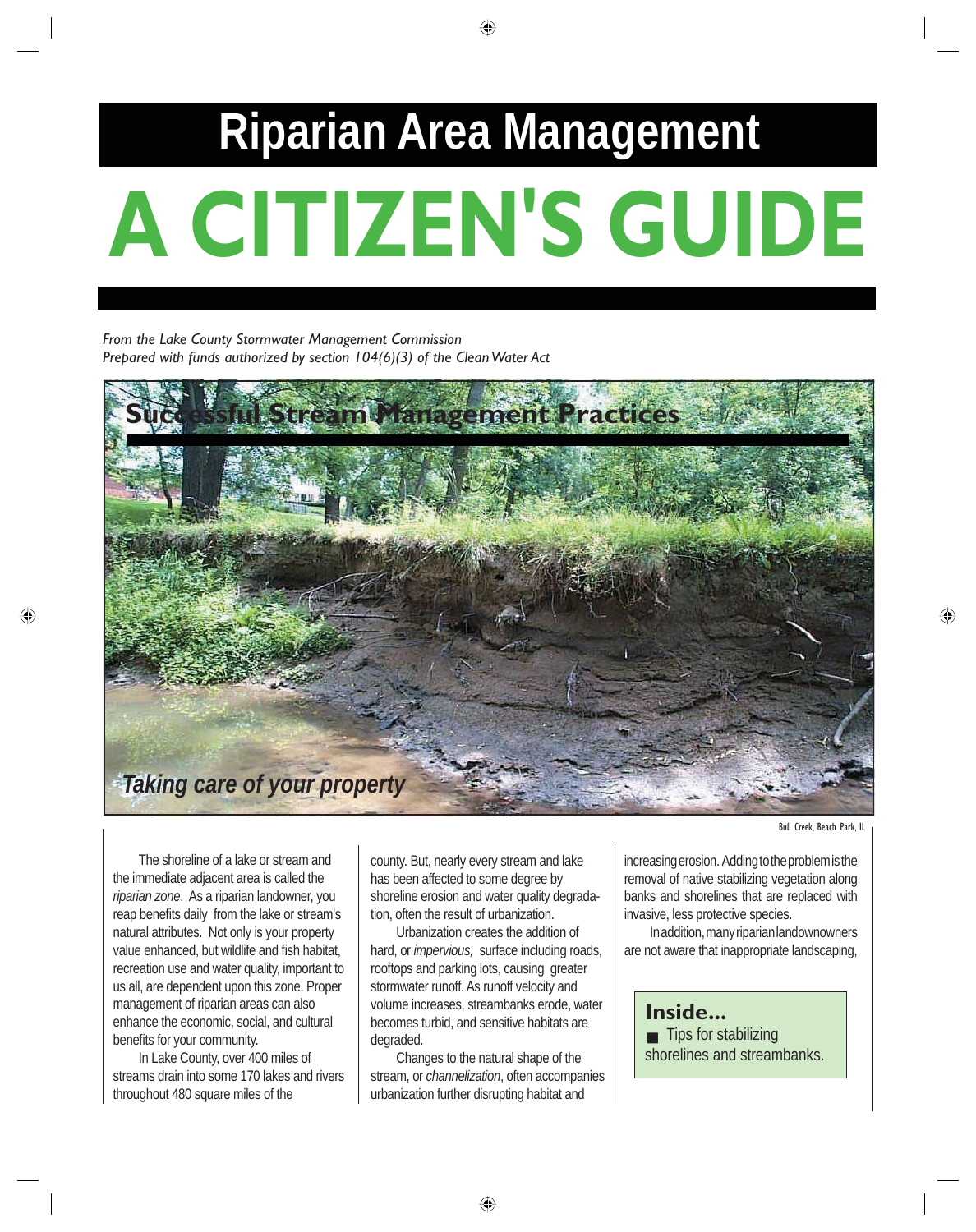## **Successful stream management** *Continued from page 1*

improper disposal of lawn materials, and uncontrolled burning and dumping can cause erosion and poor water quality, too.

 The results are sedimentation in streams and lakes which degrades water quality; downcutting and widening stream beds that displace fish habitat; loss of shoreline and streambank property; and destabilization of structures such as bridges, piers, and foundations.

There are useful, easy steps riparian landowners can take to reduce some of the effects of urbanization. Preservation and

conservation tion of streambanks, shorelines, and water quality rely on two principles:

- **n** Informing riparian landowners on the causes and affects of soil erosion and poor water quality.
- Utilizing "Best Management Practices" (BMPs) for effective stream and watershed management.

*A restored streambank along Buffalo Creek. Native*  vegetation mats on the left bank will fill in through the *spring and provide bank stabilization.* 



## **The components of riparian management**

#### **1** *More is not better.*

One of the largest problems for Lake County streams and lakes is high amounts of nutrients which produce excessive growth of algae and other aquatic plants. Nutrients can come from different sources but mostly from the overuse and misapplication of lawn fertilizers. **TIPS:**

 $\blacksquare$  Follow directions. More is not better. Base fertilizer type and application rates on a soil test.

Do not fertilize plants near streambanks and lake shores.

Avoid spillage and application on impervious areas where they are readily washed off.

Do not dump excess fertilizer, or anything into storm sewers.

Use a mulching lawn mower to reduce the need for fertilizer application.

# **2** *Clear the bank.*

Streambank erosion can be worsened by leaves, grass clippings, and other yard refuse placed along streambanks. Existing vegetation and stabilizing roots are killed.

When combined with an increase in runoff, the bank soils become unstable and begin to erode into the water. Loss of land will eventually occur as more of the bank erodes. Yard waste washed into streams and lakes also causes water quality problems related to excessive nutrient and organic loadings. **TIPS:**

 $\blacksquare$  Properly dispose of yard refuse. Check with your municipality about pick up.

Do not burn yard refuse on or near the streambank. It pollutes the water and destroys stabilizing vegetation.

 $\blacksquare$  Encourage your community or homeowners association to adopt an anti-dumping ordinance if they don't already have one.

 $\blacksquare$  Try composting, it's easy and you can find out more about it by calling the Solid Waste Agency of Lake County (see page 6 for SWALCO information).

■ Stockpile firewood and other materials away from the streambank. Logs and floatable materials contribute to debris jams and possible flooding.

## **3** *Excess debris spells disaster.*

Healthy streams provide effective stormwater conveyance and fish habitat. Often however, debris blockages occur, reducing channel capacity to convey water causing elevated flood stages, and reduced aeration of the water. Debris can also deflect streamflows into banks causing increased erosion. **TIPS:** 

 $\blacksquare$  "Urban artifacts" such as tires and old equipment should be removed imme-diately.

Routinely check stream channels for fallen branches, limbs and other debris. While natural accumulations of woody debris are good for habitat, excessive amounts of debris should be removed to avoid stream blockages.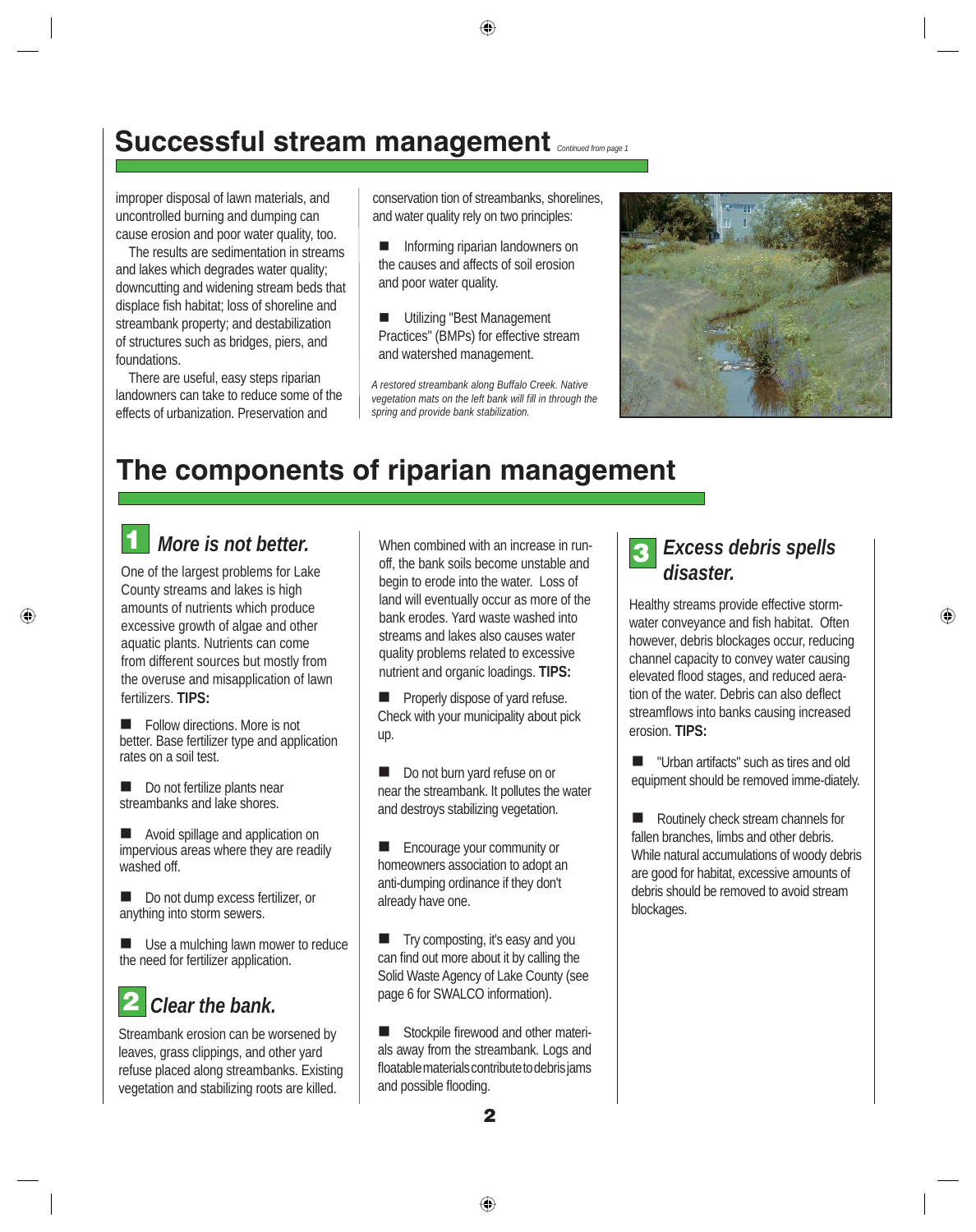## *Plant some roots.* **4**

When ground and banks are left bare, soil washes off into nearby streams. An eroding bank makes it difficult to support vegetation and doesn't buffer other pollutants from entering the stream. **TIPS:**

Establish vegetation on all bare areas. Temporarily stabilize with mulch or geotextile fabric for protection to minimize erosion.

**n** Preserve a "buffer strip" of at least 10 feet of dense, preferably natural vegetation to grow along the water's edge and streambank. This allows pollutants to filter out and the bank to stabilize.

n Plant vegetation native to the Midwest for best results (see plant listing).

Native vegetation, both woody and prairie species, is naturally deep-rooted and able to stabilize sensitive slopes.

Many "natural" appearing banks are in trouble because invasive plants like buckthorn don't provide effective stabilization and readily shed limbs contributing to debris jams. Invasive plants should be removed and replaced by native vegetation.

Stabilize tiles and storm sewer outlets or other sources of concentrated flows into streams.

■ Contact NRCS regarding removal of inappropriate vegetation and planting of desirable species.

## **5** *Short grass doesn't cut it.*

Short grass may look nice but doesn't have a deep root system and is ineffective as a pollutant filter or wildlife habitat. TIPS:

 $\Box$  Consider native grasses rather than Kentucky bluegrass (see "Native Plants").

 $\blacksquare$  Never mow to the edge of a stream bank or shoreline. Leave a buffer of at least several feet for root development. As indicated, native vegetation buffers are preferred.

Never cut bluegrass shorter than 2.5" in height. The height allows larger and deeper root systems making stronger defense against weeds and droughts.

#### **6** *Tune into your channels.*

Natural meandering channels are often modified to improve drainage. Straightening, artificial lining, and dredging are some of the modifying practices. But channelization results in the removal of natural buffer strips and aquatic habitat zones, increased downstream flooding and erosion, and increased sediments loads. **TIPS:**

Manage land use along the entire length of a stream.

Minimize or avoid channel reshaping and straightening. Before any stream modifications, consult your municipality or the Lake County Stormwater Management Commission.

Incorporate natural structures in the channel design to improve habitat. Techniques could include pools, meanders, and native vegetation; for more severe erosion problems, lunkers and a-jacks. "Hard" erosion practices such as rip rap, concrete rubble, gabion baskets, logs and seawalls are rarely appropriate and usually cause more erosion.

Implement bank stabilizing measures. Native plantings, maintenance, and no dumping practices can secure your bank or shoreline.

■ Follow the Lake Co. Watershed Development Ordinance and companion Technical Reference Manual for regulations and Best Management Practices for channel preservation and construction.



*Underneath the lawn clippings is an exposed streambank. Invasive plants like the buckthorn shrub (near the pipe ) and reed canary grass (in the water) offer no stabilizing roots to stabilize the bank. These invasive plants should be removed and replaced with native vegetation.*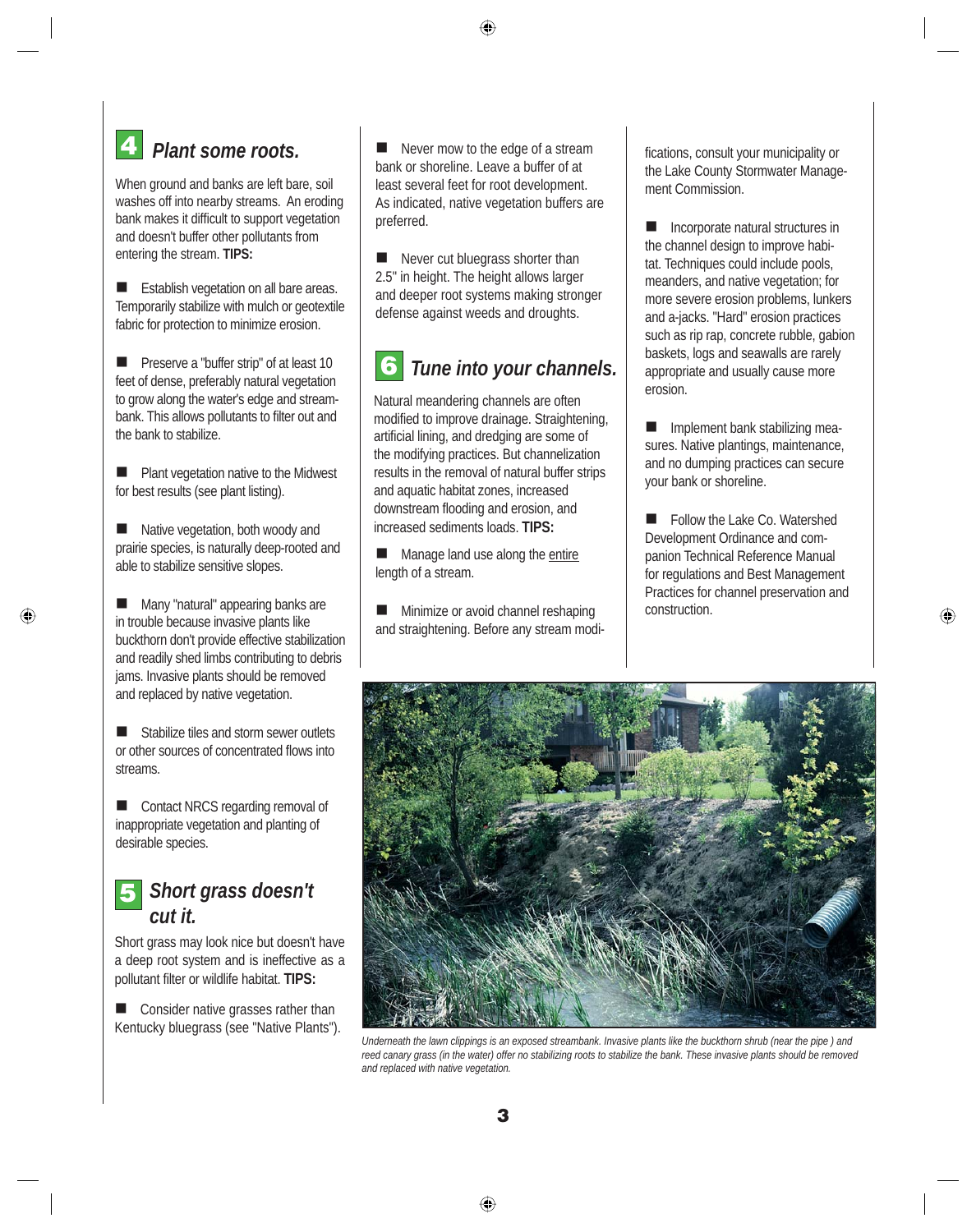## **Alternative bank stabilizing methods**

 Streambank erosion generally occurs as a result of the action of streamflow against the toe (base) of an unprotected slope. While placing stone rip-rap, railroad ties, or concrete on an eroding streambank appears to solve the problem, these practices are often prone to failure as they do not stabilize the toe properly.

 Another problem with "hard" solutions is that they do not dissipate any of the excess stream energy that was causing the erosion problem; rather they transfer and sometimes amplify this energy to the next section of unprotected streambank, creating a new set of problems. Unless the entire stream is treated in this manner, a costly and unsightly option, the erosion problem is not solved, only transferred and usually causing increased erosion.

 In contrast, the use of vegetation in stabilizing streambanks is a proven low-cost, highly effective solution. Native vegetation features extensive root systems which help bind the soil in the streambanks. The top growth serves to deflect erosive stream flows away from the bank, while dissipating the energy of the stream. This reduces the potential for erosion problems to be transferred to new locations.



Bio-engineering techniques combine vegetation with structural practices. A-jacks (above) installed at the toe of the bank, and gabion baskets (below) installed on the slopes also help to slow water down. Different situations require different techniques so consult a professional for the best solution to your erosion problem.



Vegetation techniques typically involve conducting a minimum amount of exposed area, and implementing appropriate erosion control practices until the vegetation becomes fully established.

In areas where rapid streamflow occurs during rain events, a combination of vegetative and structural solutions may be more appropriate. A number of *"bio-technical"* practices are available, including Lunker Structures, A-Jack Structures, and Bio-Logs. In larger streams, these practices can also provide habitat for many types of fish.

 Because problems result from poorly designed and constructed projects, land owners should seek professional assistance in determining the cause of their streambank erosion problem, as well as identifying possible alternatives and the need for permits. Depending on the scope and location of the project, federal, state, or local permits may be required.

 For more on bio-engineering practices, see the "Streambank and Shoreline Protection Manual" available to download at www.co.lake.il.us/smc/ publications.

## **Go native with prairie plants**

 Consider establishing native plant prairies in your backyard. Native plant communities often contain dozens or hundreds of species. While many of the species are not commonly available in the retail landscape market, specialized native plant nurseries and landscapers can often obtain them. Also, check out soil and water conservation districts for annual tree, shrub and prairie plant sales, and suggested readings.

 The plants listed here represent only a small portion of the native species potentially available for stream corridor landscaping.

However, as native plants often have more specialized requirements to become established and thrive, it is important that the proper plant material be selected. Some factors to consider include the soils present, amount of sunlight available, depth and velocity of stream flow during storm events, and competition from non-native species. **TIPS:**

 $\blacksquare$  Avoid canned wildflower mixes. They often contain non-native species or a high percentage of annuals that provide no long term stabilization benefits.

■ Avoid seeding of native grasses or wildflowers in stream corridors as the seed can be washed away during high flows. Instead, use rooted plant material that can be firmly planted into the ground.

Get a copy of NIPC's "Native Plant" Guide" appropriate native plants for northeastern Illinois. To order. call the Lake County SWCD.

■ Call the Chicago Botanic Garden, a local garden club, forest preserve district, arboretum, conservation group and others for information and courses on designing, installing, and maintaining native landscapes.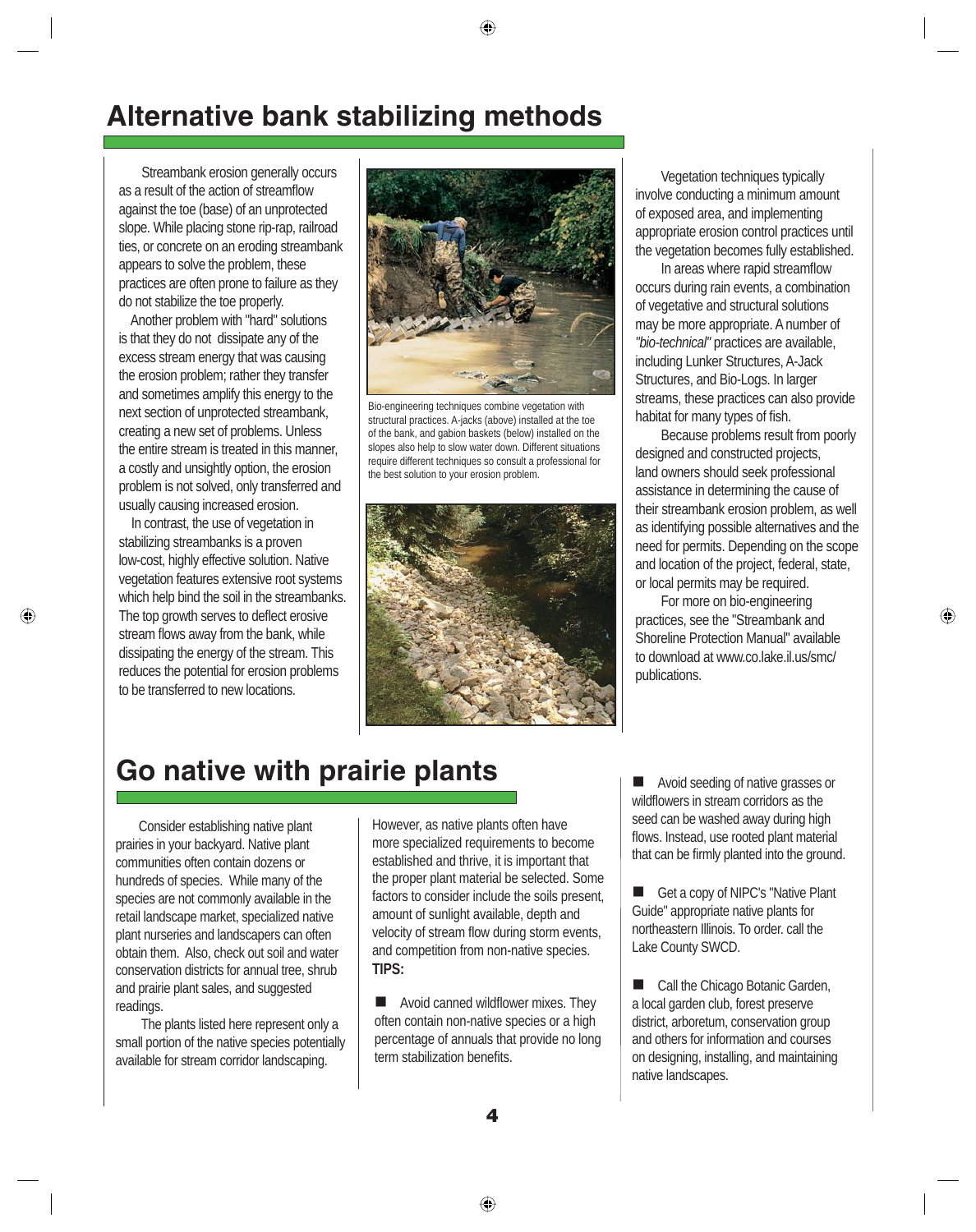# **Desirable Plant Species Trees \***

Common Name<br>Red Maple Acer rubrum Swamp White Oak Quercus bicolor Bur Oak Quercus macrocarpa Basswood Tilia americana

**Shrubs \***

Common Name Genus/species Red-Osier Dogwood Cornus stolonifera Arrowwood Viburnum Viburnum dentatum

Buttonbush Cephalanthus occidentalis Elderberry Sambucus canadensis

#### **Emergent Wetland Plants \***

Common Name Genus/species Sweet Flag **Acorus calamus**<br>
Water Plantain **Alisma** subcorda River Bulrush Scirpus fluviatus Arrowhead Sagittaria latifolia

Alisma subcordatum

#### **Shoreline Flowers \***

Common Name Genus/species Blue Flag Iris **Iris** Iris virginica Yellow Coneflower Ratibida pinnata Black-Eyed Susan Rudbeckia hirta

# **Shoreline Grasses \***

Common Name Prairie Cord Grass Spartina pectinata

Big Bluestem Andorpogon gerardii Bluejoint Grass Calamagrostis canadensis<br>
Switch Grass Canadensis<br>
Panicum virgatum Panicum virgatum

\*Many more desirables exist.

#### **Rain Gardens and Rain Barrels**



Rain gardens are just what they sound like gardens that soak up rain water, mainly from your roof, but also from your driveway and lawn. They are landscaped areas planted to wild flowers and other native vegetation to replace areas of lawn. The gardens fill with a few inches of water and allow the water to slowly filter into the ground rather than running off to storm drains. Compared to a patch of conventional lawn, a rain garden allows about 30 percent more water to soak into the ground. Try rain barrels, too, to filter rain water and to water your plants.





Purple Loose Striff<br>
Buck Thom<br>
Carlie Mustard<br>
Carlie Mustard<br>
Carlie Mustard<br>
Carlie Mustard<br>
Carlie Mustard<br>
Carlie Mustard<br>
Acer negundo Tree<br>
Read Canary Grass<br>
Read Canary Grass<br>
Common Buckthorn<br>
Rhammus catarica Co



**PLANTS** 

Box Elder

Photo by W.L. Wagner, NPDC@

Garlic Mustard

Photo by Kenneth R. Roberts, INHS

Photo by Kenneth R. Roberts, INHS

#### **Undesirable Plant Species**

Common Name Genus/species Growth Form Box Elder **Acer negundo** Tree Garlic Mustard **Allilaria officinalis** Groundcover Tartarian Honeysuckle Lonicera tatarica Shrub<br>Reed Canary Grass Phalaris arundinacea Grass Reed Canary Grass Common Buckthorn Rhamnus cathartica Shrub Glossy Buckthorn Rhamnus frangula Shrub Multiflora Rose Rosa multiflora Rose Shrub